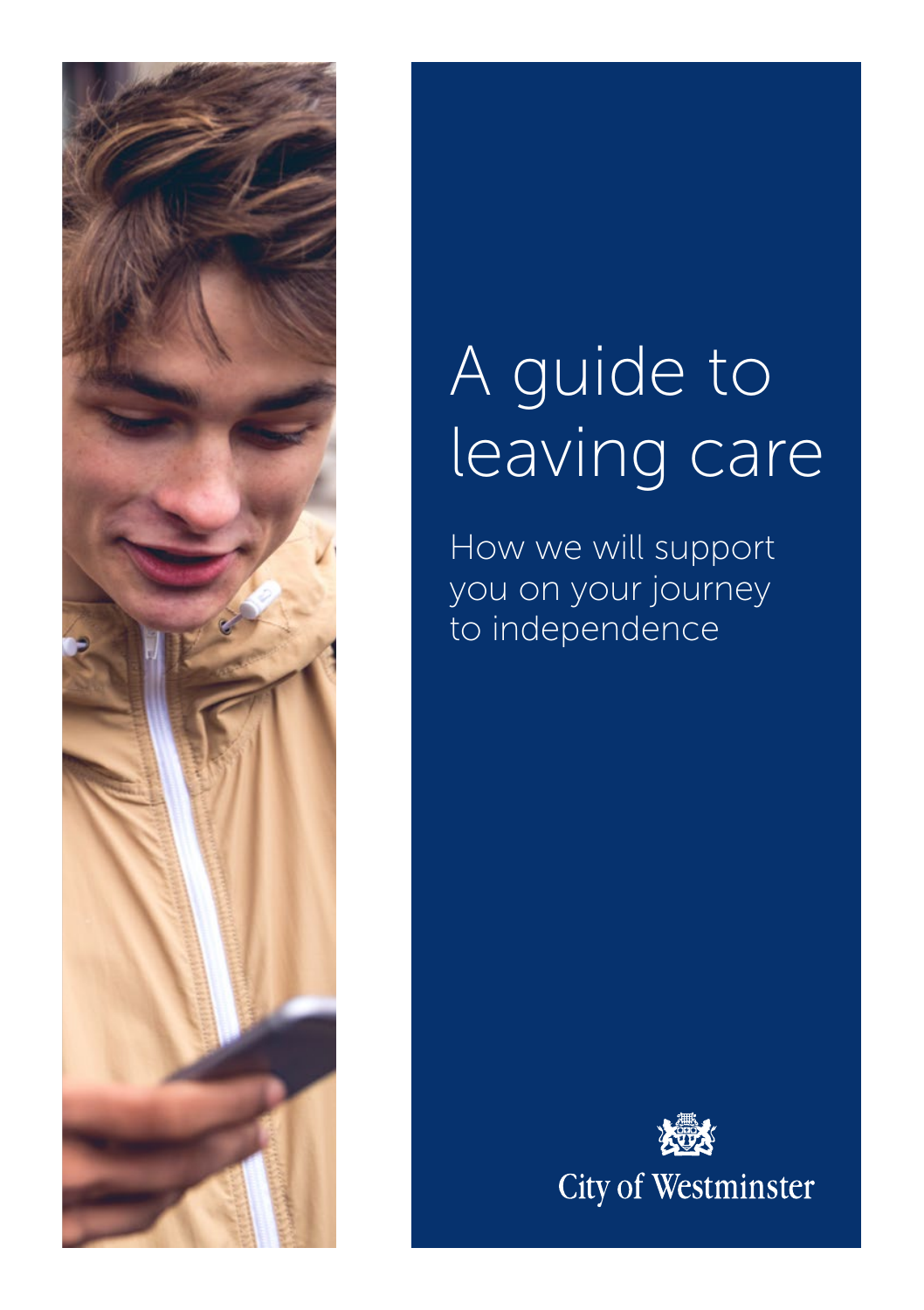The prospect of leaving care can seem daunting but you are not alone. Westminster City Council will support you every step of the way on your journey to independence.

Developed and designed by care leavers, in this leaflet you will find information about the continued support we will provide you. This includes the services you will have access to such as housing, budget management, employment and training.

### Your rights

- You will be involved in all decision-making processes about your plans to leave care
- You will be offered access to an independent advocate if you are not happy with the care we give you
- You will be able to see the information we keep about you, including the files and record written about you whilst in care.



### Who's eligible for support?

In order to access these services, you need to meet one of the following criteria:

- 1. You have been in care for at least 13 weeks between the ages of 14 and 16.
- 2. You have been in care for 13 weeks after your 16th birthday.

# The process

Around your 16th birthday we will contact you to start to create a personal plan for you so that you are ready to leave care.

This will involve:

- **1. Being matched with a personal adviser.** A personal adviser is a support worker who is not a social worker. Together you will explore what your aspirations are for when you leave care and how we can support you to achieve your goals. You can ask for support from a personal adviser up until the age of 25. The amount of support you receive will depend on your circumstances.
- 2. Creating a pathway plan. With your personal adviser you will create a pathway plan that sets out your needs, views and future goals. The plan will also include a commitment from us as to what support you will receive from the council, this can range from financial support to housing. Your pathway plan will be regularly reviewed so that it is kept up-to-date and reflects the level of support you want and need.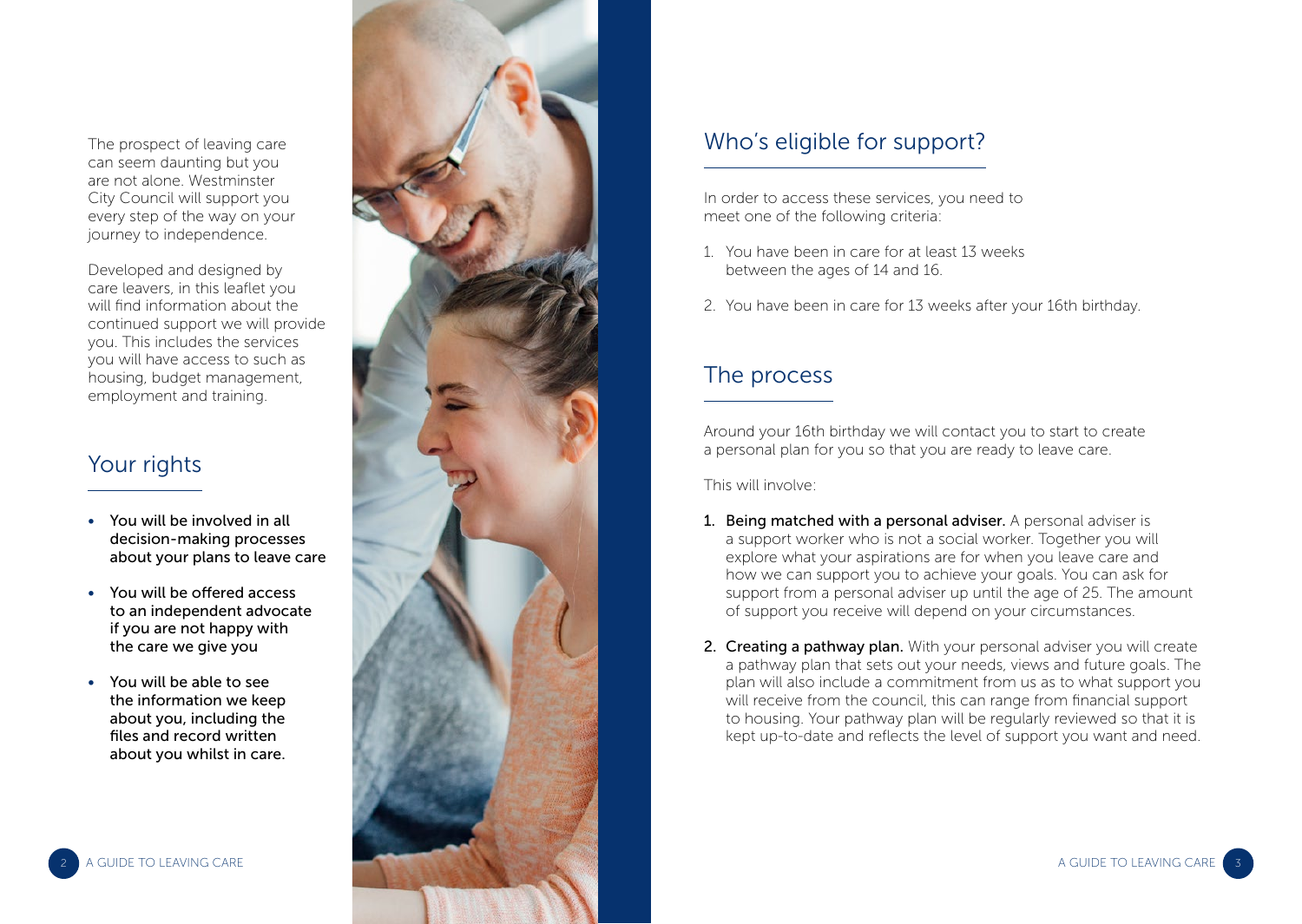### The role of your personal adviser

Your personal adviser will be introduced to you before you leave care as part of your pathway plan. Your personal adviser is there to offer you support, advice, guidance and to assist you as you become more independent.

You should see your personal adviser at least every 3 months, but we aim for more regular contact if that's what you want.

After you leave care you will be able to continue to receive support from your personal adviser up to the age of 25. This will be available to you regardless of whether you are in education and/or training.

So that you understand your rights, the law states that;

- For care leavers aged 16 and 17 the local authority (in this case, Westminster City Council) is under an absolute duty to support you (as well as providing you with a personal adviser), which does apply once a young person reaches the age of 18
- For care leavers aged 18–20 there is a proactive duty on local authorities to keep in touch with care leavers
- For care leavers aged 21–25 there is a duty on local authorities to assess care leavers' needs and develop and keep under review a pathway plan, only where a young person requests support.

Personal advisers get involved in discussions about your needs and your pathway plan after consultation with you and important people in your life. Your pathway plan, sets out your needs, views and future goals, and exactly what support you will receive from the council. We review your pathway plan with you regularly so that it is kept up-to-date and reflects the level of support you want and need.

Your leaving care team will consider with you what extra support you may need. You might, for example, need extra support because:

- You have special educational needs or a disability
- You are an Unaccompanied Asylum Seeking Child (UASC) and your immigration status is unclear
- You are in, or leaving custody or you have had contact with the criminal justice system
- You are a young parent; or
- You are going through a difficult time in your personal life.

#### Services you will have access to

| Health and emotional wellbeing                 | 6  |
|------------------------------------------------|----|
| Making friends and developing relationships    | 10 |
| Managing your finances                         |    |
| Housing and accommodation                      | 16 |
| Support in education, employment or training   |    |
| Participation in the community                 | 24 |
| Refugee and unaccompanied migrant young people |    |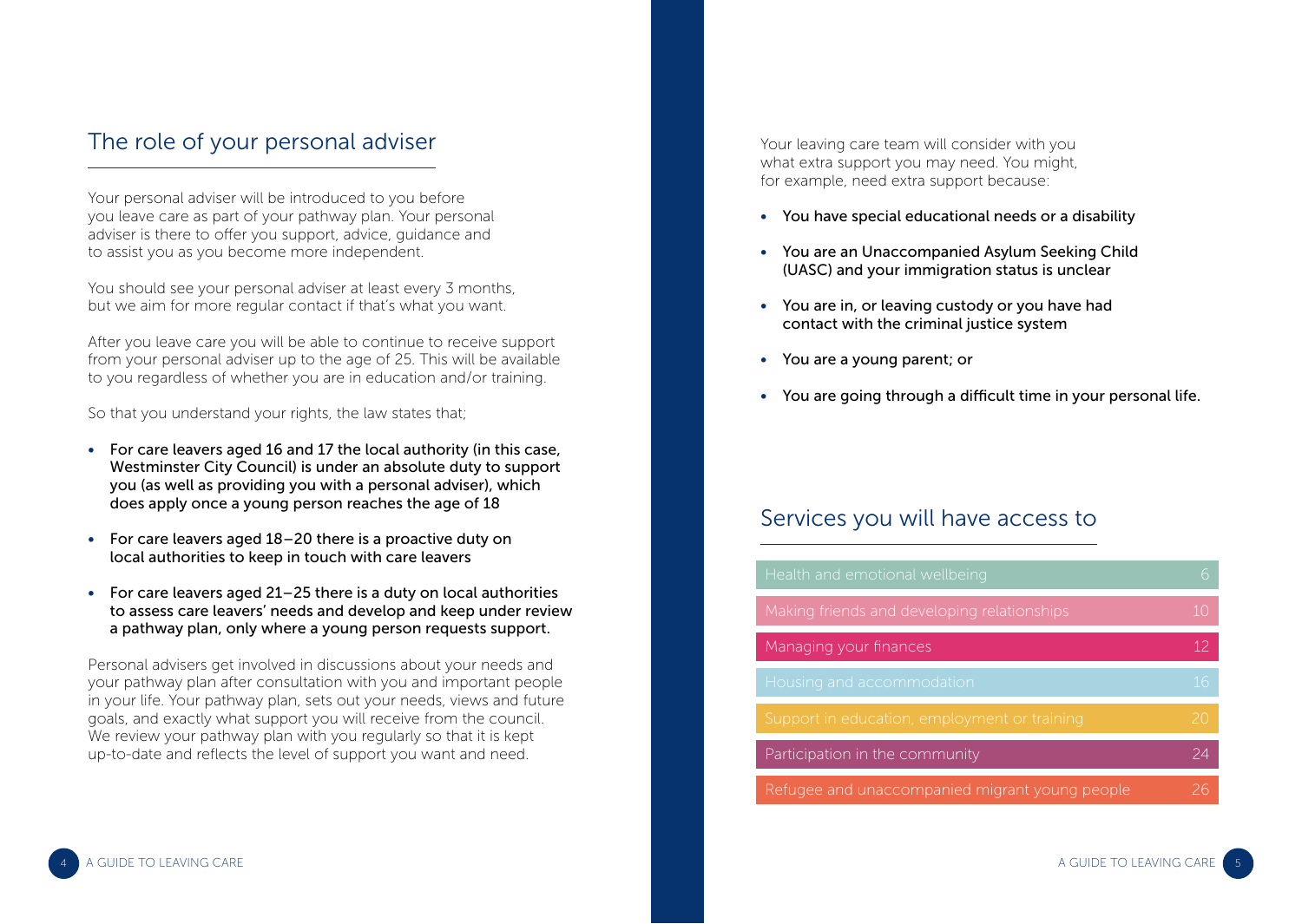# <span id="page-3-0"></span>one health and emotional wellbeing

#### Your personal adviser can:

- Give information on healthy living
- Give information on getting help to pay for prescriptions
- Give information on intimacy and healthy relationships
- Give information about health drop-in centres
- Support you to register with a GP
- Support you to register with a dentist
- Support you to move from CAMHS (Children and Mental Health Services) to adult services
- Give information about counselling services that are available locally
- If you are a young parent, we will take an interest in your child/ren and support you to access appropriate services and do the best for them
- If you want support with drug or alcohol use, your personal adviser can provide you with advice, guidance or support in accessing services that are available in your area.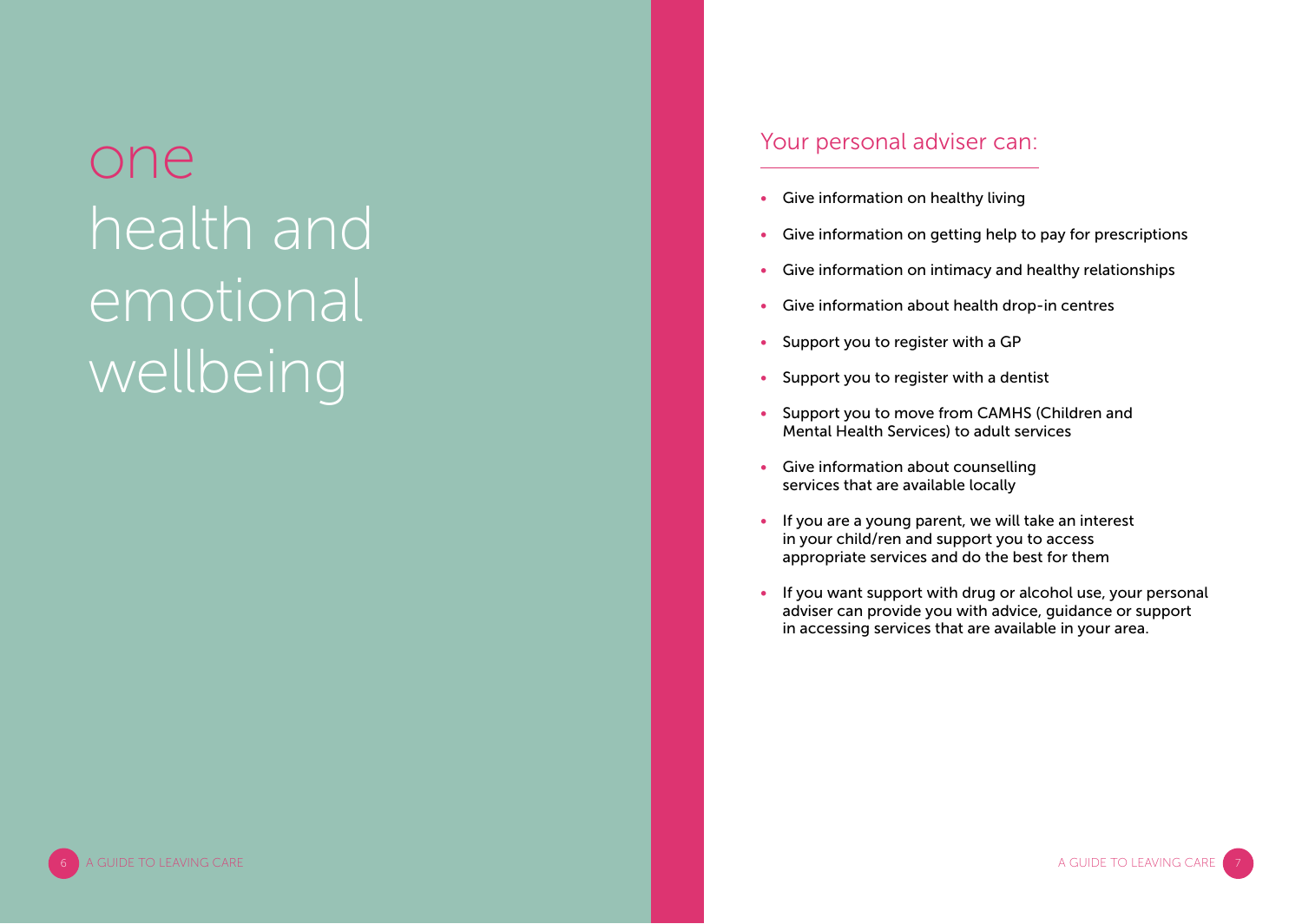### The LAC Nurse will:

- Ensure you have a reaching 18 health assessment the month before you turn 18, this will include receiving a summary of your health whilst in care and information on accessing the health records held about you
- Contact you/your social worker for an update of your health post 18, just before you turn 19
- Always be available to support you with any health queries – call 020 7266 8774 or 020 7266 8862 for more information or to find out the number for your nurse
- Offer support to help you locate NHS services local to you
- Help you to access adult mental health services including counselling; attend hospital and community clinic appointments including sexual health services
- Help you to maintain a healthy lifestyle through advice and support on a range of topics and can support you to attend the local leisure facilities via gym membership
- Help you to access dental health services. You can get help if you are pregnant or have had a baby in the last 12 months or are still in full time education between the ages of 16–18. The NHS dental health charges change each year, these costs are available on [nhs.uk](http://www.nhs.uk)
- Help you to access free eye tests and vouchers towards glasses/contact lenses if you are still in full time education between the ages of 16–18

• Help paying for prescriptions if you are still in full time education between the ages of 16–18.

If you are on a low income or in receipt of Income Support, Income Based Employment and Support, Job Seekers Allowance or Universal Credit you can apply for a Health Credit Certificate [HC2 or HC3] to support free dental care, eye care and prescriptions.

#### Additional Supports

The council funds on line confidential counselling which is provided by KOOTH.

The service and the accommodation providers in Westminster work closely with Alcohol and Drugs advisers and can refer you for advice and support.

The service and virtual school run different groups and events using the creative Arts, Food and Sport to help support physical and emotional wellbeing and your personal adviser can tell you more about these.

Resources you may find helpful:

- [nhs.uk](http://www.nhs.uk)
- NHS Go an app for Android and iPhones
- [mind.org.uk](http://www.mind.org.uk)
- LGBT Foundation: 0345 330 30 30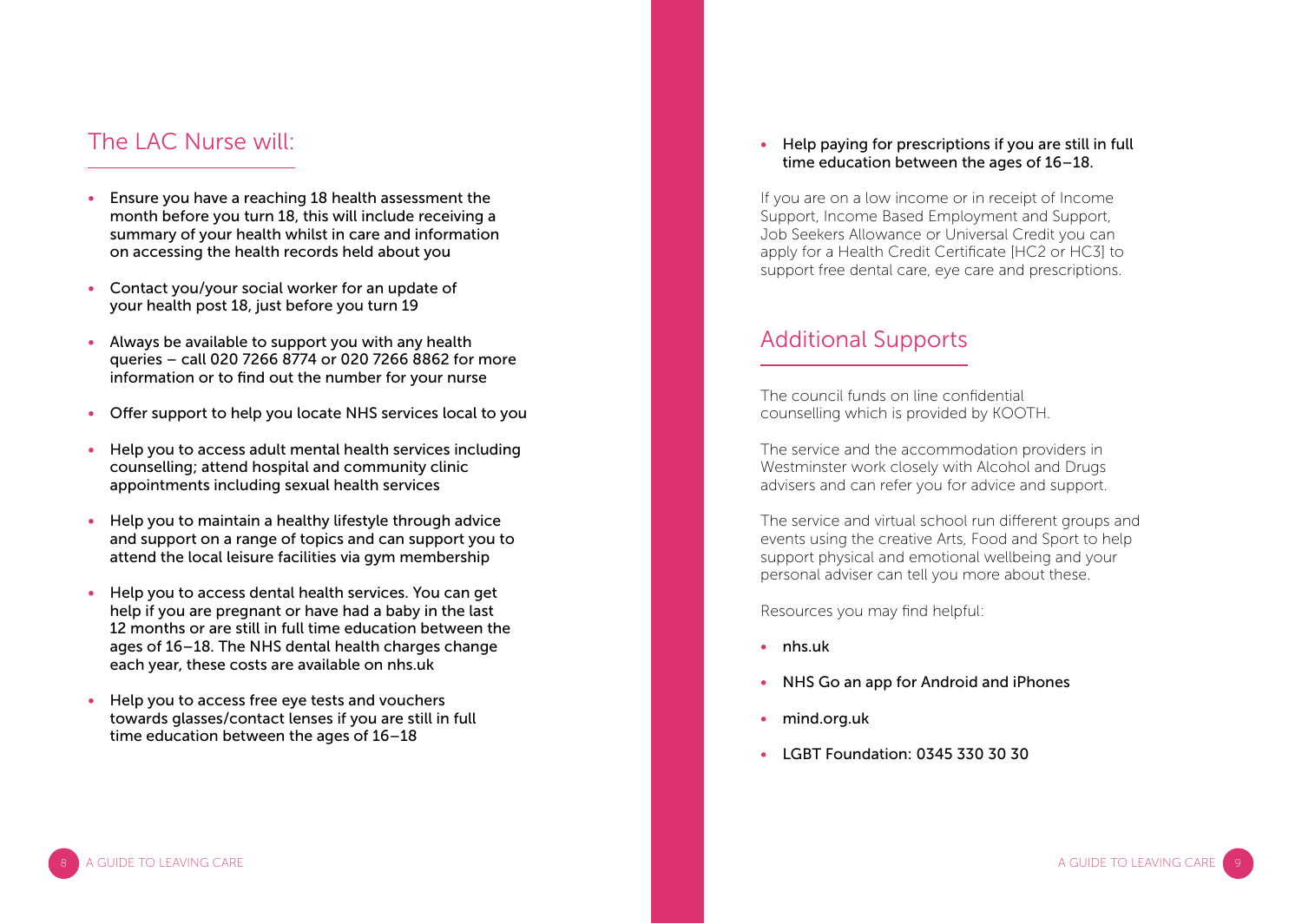# two making friends and developing relationships

<span id="page-5-0"></span>

We recognise how important making friends and developing relationships is to your overall wellbeing. As well as support from a personal adviser, we may be able to offer you additional practical and emotional support, such as:

- Providing you with a mentor/peer mentor
- Where appropriate, continuing to support contact with the 'Independent Visitor' you had while you were in care
- Help to maintain or regain contact with people special to you or who cared for you in the past, like former foster carers or social workers
- Providing information about regular groups that take place within the service, where you can meet and interact with other care leavers, for example Tuesday Group and the Children and Young People's Panel (CYPP).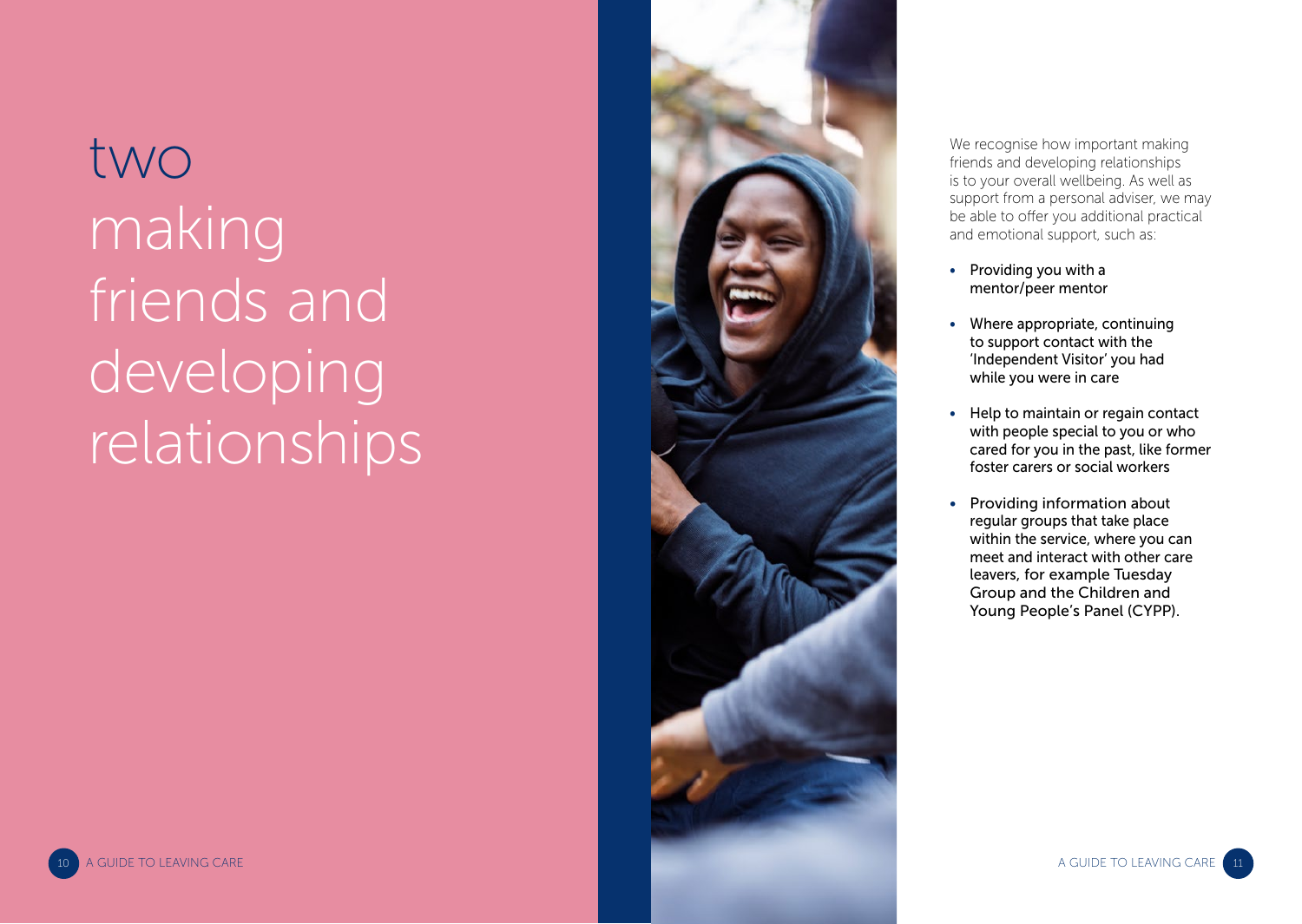# <span id="page-6-0"></span>three managing your finances

We will try to help you financially, in a similar way to how parents would support their own children. Our help includes:

### Financial Support

- Providing a financial gift at birthdays and Christmas or other celebrations (for LAC under 18)
- Support to gain important identification documents, such as a passport and/or provisional driving licence, before your 18th birthday
- Support to open a bank account
- Helping you to save in preparation for when you leave care and supporting you in deciding how to use your savings
- Providing a leaving care grant to help you buy essential things when moving into your own home. Westminster will offer a Leaving Care Grant of £2,000: £1500 will be issued for purchasing essentials for your home
- You can access up to £500 to support you in your semi-independent living or to manage any financial emergencies you may experience such as being in debt
- Whilst we will strongly encourage you to pursue employment, education and training post 18 there may be times when you need to claim benefits such as universal credit and we will give you financial support and help with your rent whilst this claim is being progressed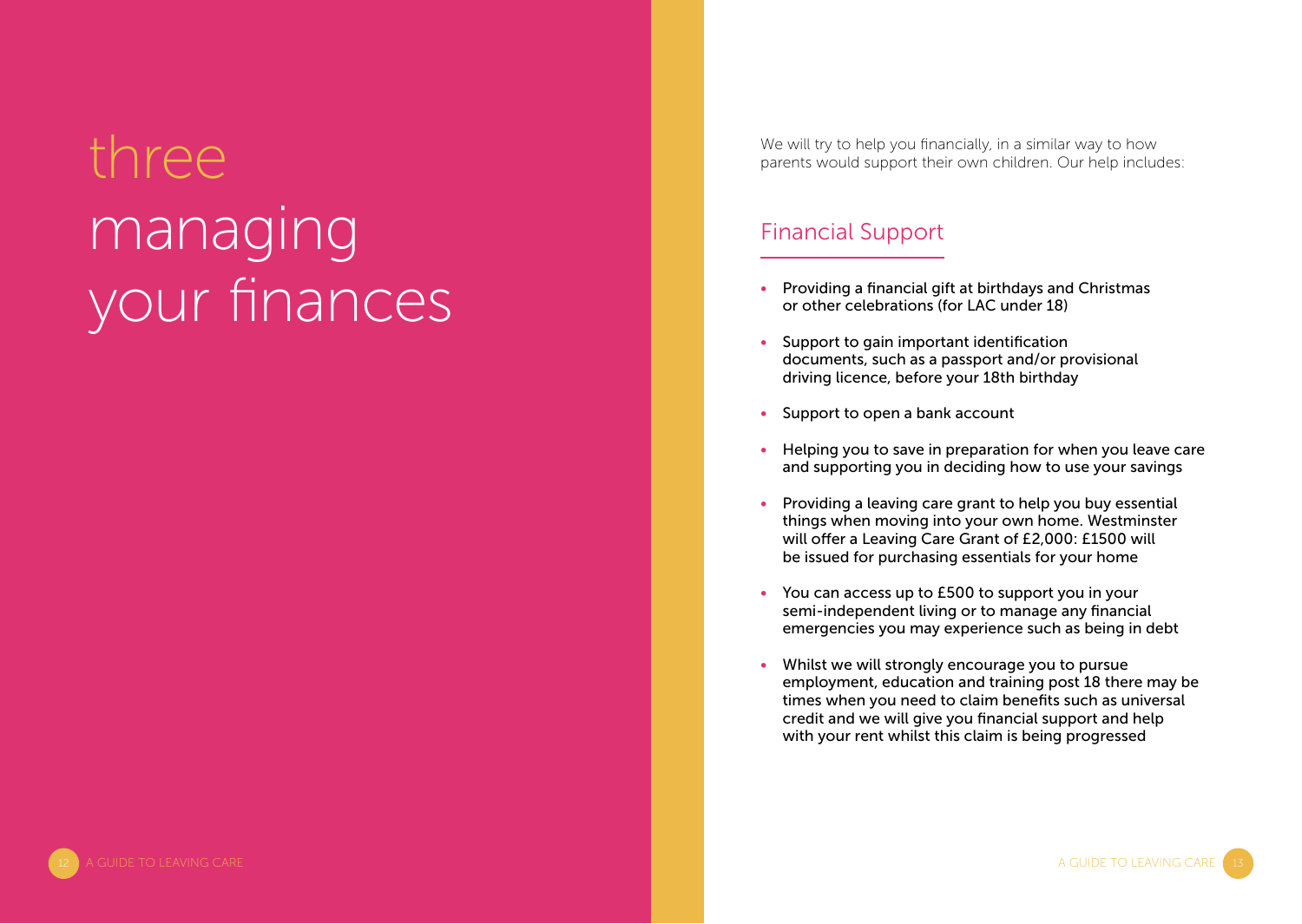- If you need financial assistance or what we call a crisis loan the arrangements will be explained to you in more detail and you will be asked to sign an agreement
- You will be asked to pay us back any monies for which you receive a backdated payment and if you choose not to this may be deducted from your leaving care grant
- Crisis loans/emergency payments will affect your 'Leaving Care Grant' if you are unable to pay back the loan and your personal adviser will need to discuss your situation with a manager if you at risk of using more than the £500 flexible element of your Leaving Care Grant.



#### Advice & Guidance

- Providing or telling you about relevant money management courses
- Information on how to access your Junior ISA, if you have one (a fund of money set aside by the government and the council)
- Your Personal adviser and key worker will undertake budgeting work with you and offer general advice on financial matters
- There is a Benefits Adviser in the team that can offer support and advice around your benefits and particular circumstances
- As you near independent living our Employment and Housing Coach will offer you advice and support around maximising your income and maintaining a tenancy. This will include inviting you to a Tenancy Workshop.

### Benefits

- Exemptions to or discounts on paying council tax. Eligible for 3 consecutive years whilst in final stage accommodation if you are in employment or on a paid apprenticeship
- Support and guidance around Welfare Benefits.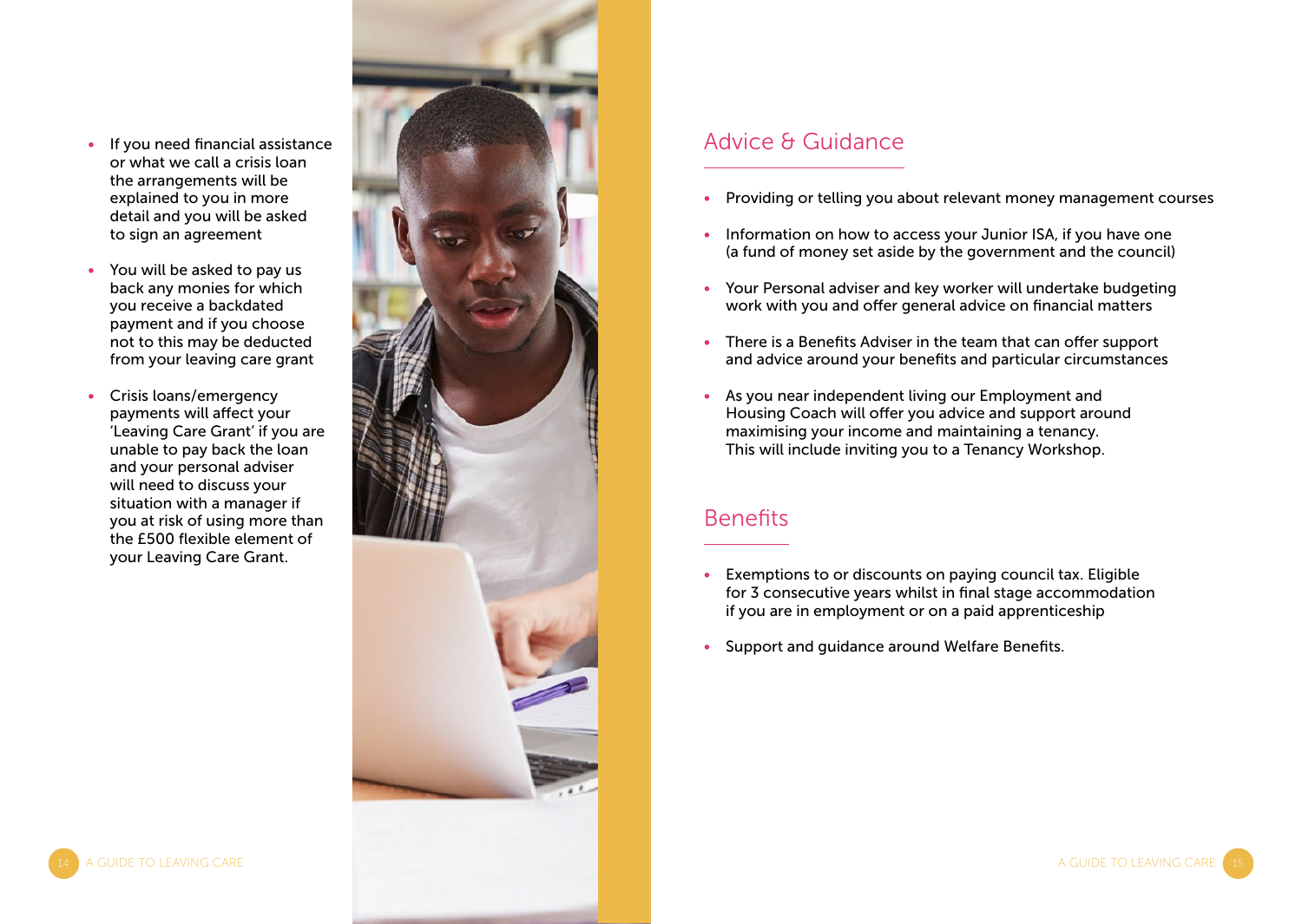# <span id="page-8-0"></span>four housing and accommodation

Close to your 16th birthday your social worker will start to develop your pathway plan to independence. Your pathway plan is an agreement between yourself and your social worker as to what will happen once you reach 18 and become an adult. This includes where you will live.

There are different types of housing and accommodation available for young people leaving care and you will be involved in the discussions around what arrangement would be best for you. The core types of accommodation arrangements are as follows:

#### Staying in your current accommodation

In 2014 the Children and Families Act formalised the practice of allowing young people to remain with their foster carers post 18.

If you wish to and your carer(s) and the council agree, you can choose to stay with your foster family after you turn 18.

This may allow you to complete your education or offer you extra time to make your transition to independence.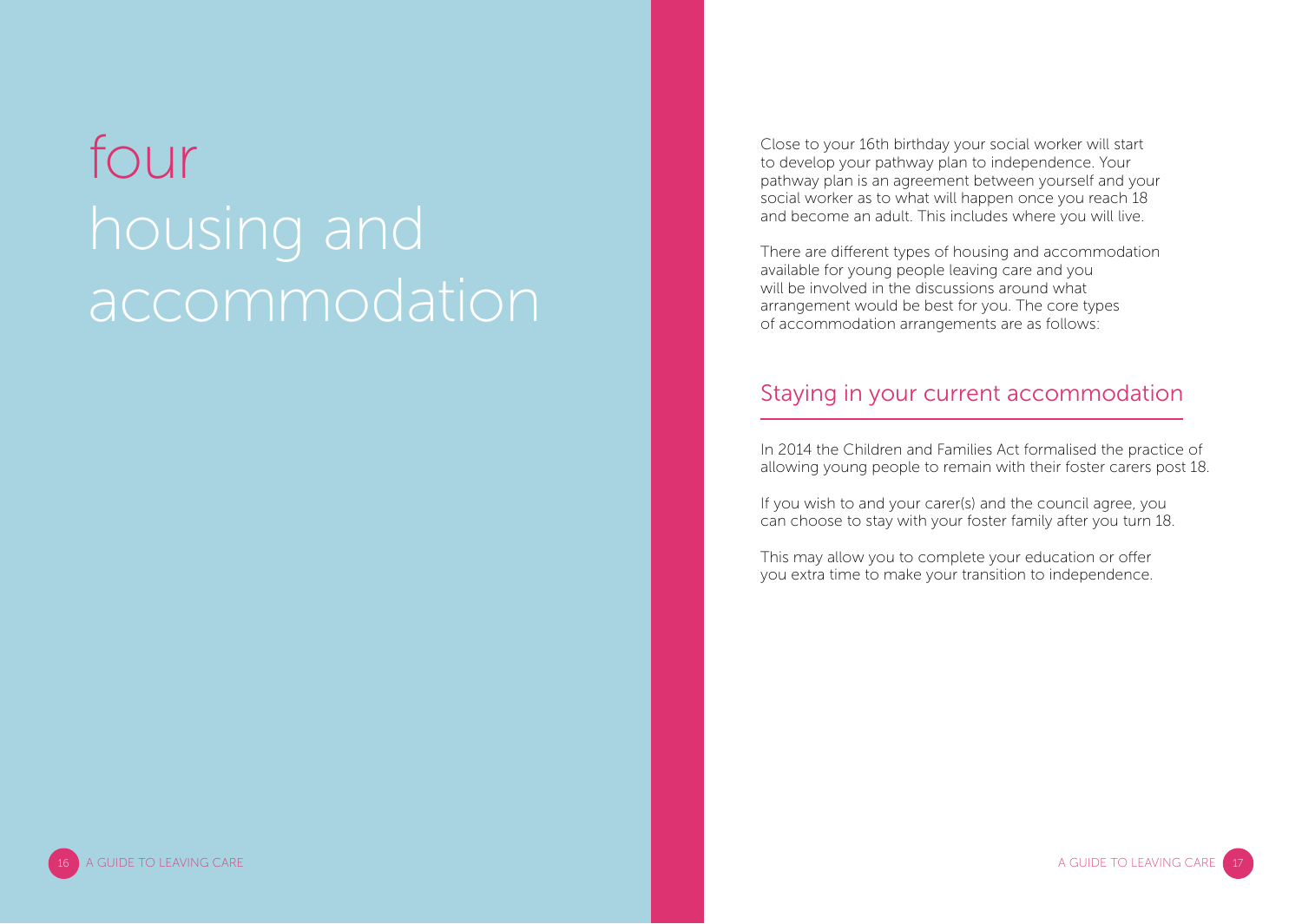# Semi-independent housing

This kind of accommodation is only available to people aged 16 and up. There are different types of resources both within and outside of Westminster. These typically include hostel accommodation, shared living spaces and trainer flats. When you live in semi-independent accommodation you will have your own, lockable room but may have to share other facilities such as a kitchen and bathroom if it's a hostel or shared living space. Depending on the level of support required there will either be keyworkers based at the accommodation who are there to work with you to achieve your independence goals or who come in to see you on a regular basis. Support and independence training typically involves learning to cook, budget management, cleaning, managing relationships, paying bills, looking after your health and to ideally be in education, employment or training. This support will be a mixture of key worker meetings with you, one to one or group training and practically doing things with you like enrolling at college or registering with a GP.

# Independent housing

There are different types of independent housing but usually independent housing means that you have signed a tenancy or license agreement and as such are responsible for paying rent, being a good neighbour and keeping the accommodation clean and in good repair.



As you develop your personal adviser will speak with you about moving to independent accommodation and together you will decide when this is right for you.

Usually this starts with assessing your eligibility for Westminster social housing and registering you when you're 18 if it is agreed that you are likely to want to return to and have independent accommodation in Westminster. If not, then your personal adviser will explore other options with you which could include returning to live with a family, private rented accommodation, or application for social housing in the area that you are living.

In ensuring you have developed the required skills for independent living and to hold a tenancy your personal adviser and key worker/foster carer will look for clear evidence such as proof that you are paying bills and keeping relevant appointments. They will also need to see that you have been a good neighbour by not creating too much noise, being able to manage relationships or being able to take care of your space properly. They will also want to know that you can keep yourself safe and know how to respond to an emergency.

When your personal adviser has agreed a plan of independent living with you and you are nearly ready they will present it to Westminster's Leaving Care Accommodation Panel for agreement.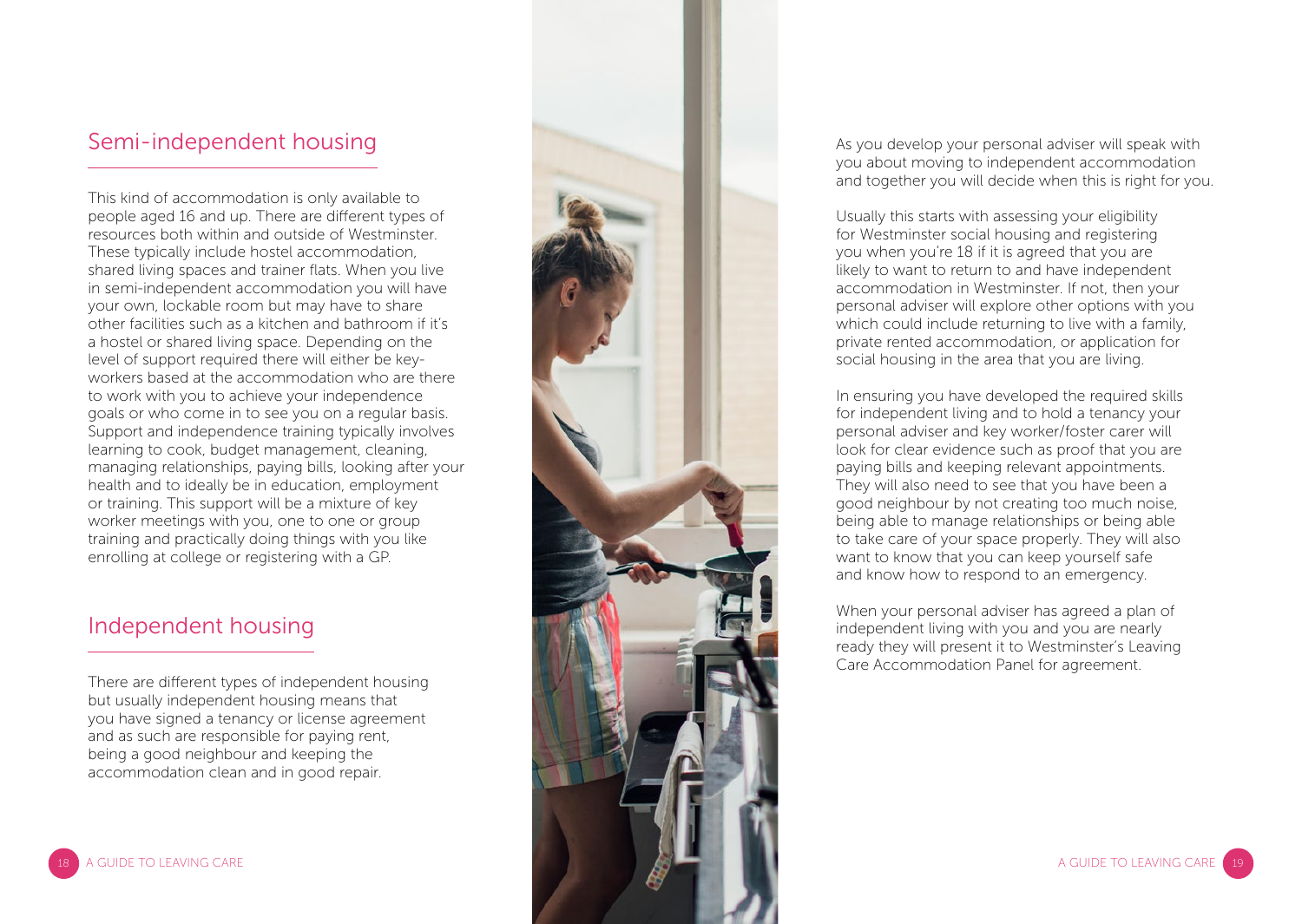# <span id="page-10-0"></span>five support in education, employment or training

We want you to succeed in your education, training and employment. We will ask you how you are doing and be ready to celebrate your achievements with you.

We will offer you:

- Support to meet your transport costs when travelling to training, school/college, apprenticeships or job interviews
- Support to buy tools, equipment, essential clothing, and books
- The chance to attend and help organise celebration events when young people achieve education, training and employment milestones (not including Post 21).

### Finances for Study

All young people aged 16–19 who are looked after and study full time are entitled to a bursary, which will be paid to you by your college, sixth form or training centre into your bank account. If you decide to continue studying at college from the age of 19, then there is advice available about Student Finance options to meet the costs of some courses which are no longer offered free after the age of 19. All colleges and sixth forms have a Designated Person who supports young people in care, and care leavers and they will be able to advise you about support available.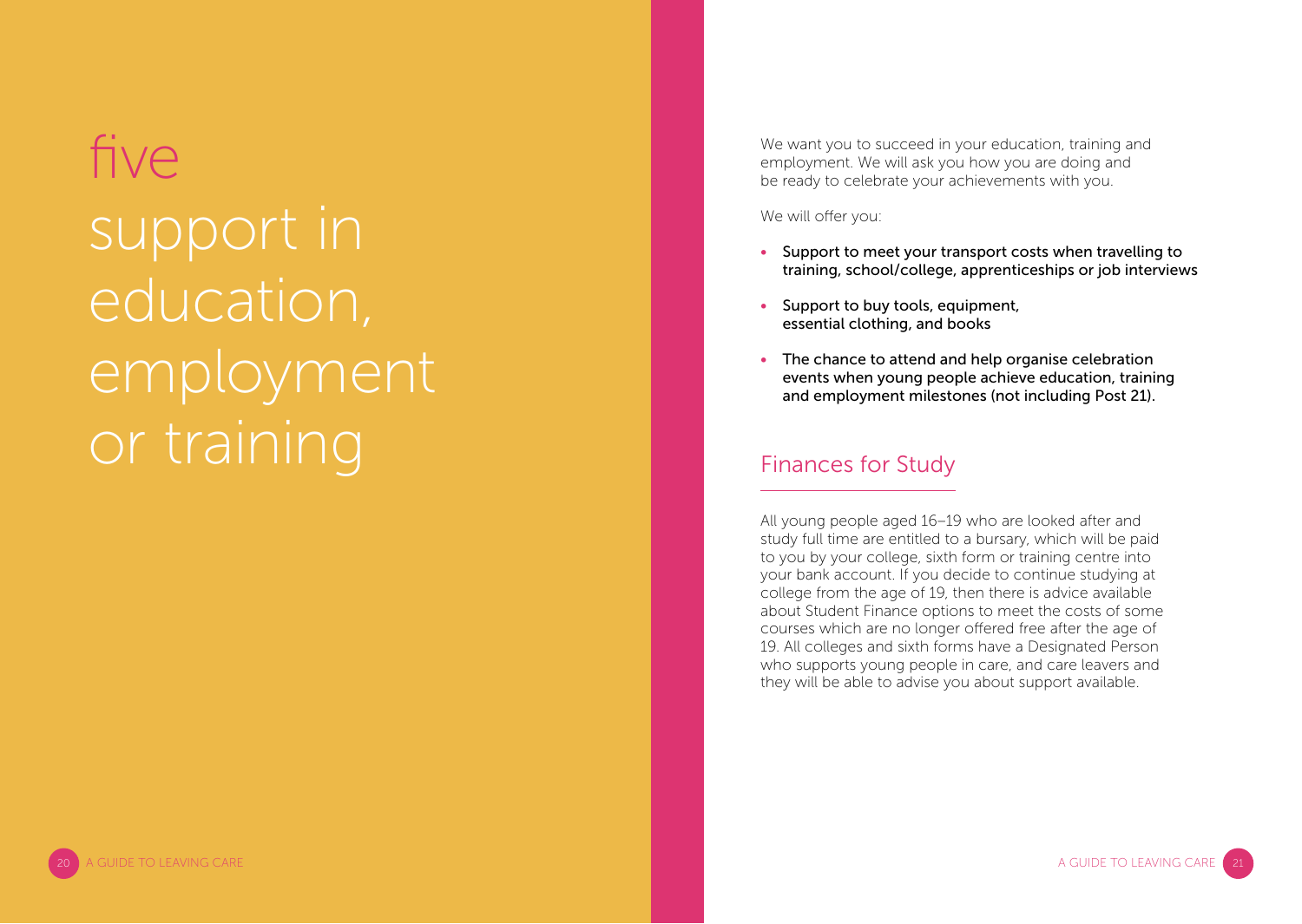### **University**

Should you choose to go to University, Westminster City Council will support you through the application process via your virtual school worker, social worker, personal adviser or college tutor/student support. In addition, we will:

- Support if you choose to go to university, such as helping you obtain tuition fees and maintenance loans, care leavers grants and access to the hardship fund from university (not all universities provide this)
- Support you with the UCAS fee
- Help you choose the right course and university that matches your talents and interests
- Provide you with a Higher Education (HE) bursary/ 'Parental Contribution' of up to £5000 each year for the duration of your studies (up to a maximum of four years), which is a contribution towards 52 weeks' accommodation. 1 This is subject to completion of a Section 24 Finance request, relevant evidence and agreement with the terms and conditions of the funding<sup>2</sup>
- If you choose to remain with your foster carer as a staying put arrangement then the Parental Contribution is reduced to £2000 as the council makes a direct payment to the carer and your living costs are less.

1 If a young person has decided to stay in a 'Staying Put Arrangement' an adjustment will be made in order to create greater equity with other Care Leavers in Higher Education. The maximum that can therefore be paid is £2000.

2 Conditions of receiving parental contribution include the following: that you provide full details of your course and that they remain correct throughout the academic year; that you provide full details of student financing and any additional grants you have been awarded; that you provide a 'letter or acceptance' from the university or proof of movement from Year 1 to Year 2 or Year 3; that you provide evidence of enrolment before finances start; that attendance and academic monitoring will take place each term; consent to contact the university or higher education institute; that you are expected to have a minimum of 90% attendance and complete all coursework; that you will inform the service of any 'change in your circumstances'; that you provide a copy of your rent agreement and rent statements as part of the termly monitoring.



# Employment & Training

As well as your social worker or personal adviser, Westminster City Council have a team of staff who can support with your employment and training needs, this includes a specialist Employment, Education and Training Coach and staff from the The Virtual School.

They will provide you with:

- Careers information and advice
- Opportunities for work experience, apprenticeships and employment within the council and with local employers
- Help with CV writing or job applications
- Help with interview preparation, which could include a one-off payment towards suitable clothing (up to £60)
- One to one or group coaching where needed.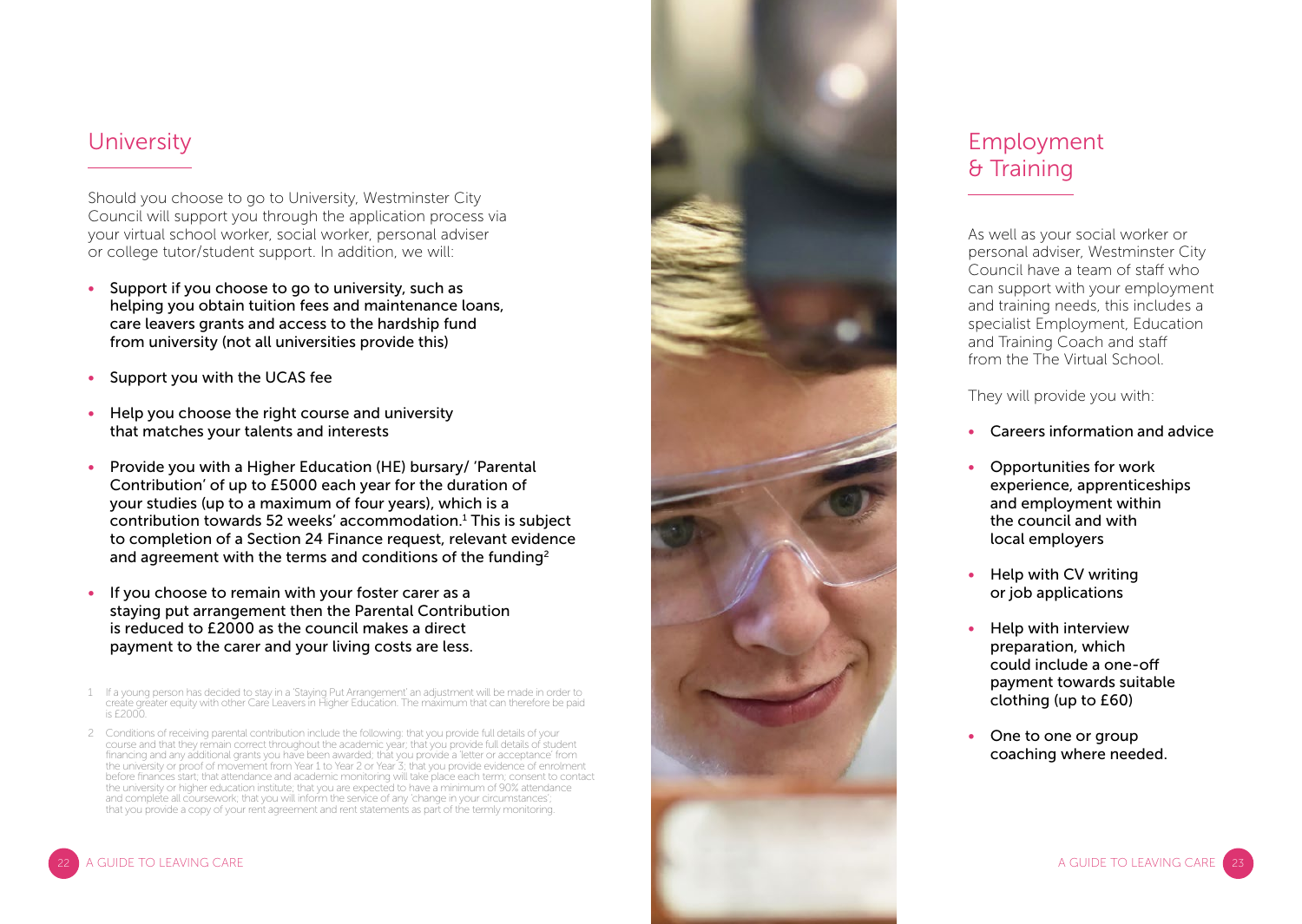# <span id="page-12-0"></span>six participation in the community

We want you to feel a part of your community and to have all the chances in life that other young adults have. We can help you participate in the following ways:

- Providing information on groups, clubs and places of worship you may wish to join
- Attend our Tuesday evening club. Open to anyone who wants to come along every Tuesday, 6pm at our office in Crompton Street
- The Children and Young People Panel is a group of young people who meet regularly to talk about things that matter and to help inform and shape council services and policies that affect you – including this offer. If you would like to get involved please talk to your personal adviser or drop in to the Tuesday evening club. Our participation team run a number of arts classes, sports events and opportunities to get involved in social enterprises. Your personal adviser will have up to date information about what's on
- Informing you about relevant awards, schemes and competitions you can enter, in line with your talents and interests
- Encouraging and helping you to enrol on the Electoral Register, so you can vote in elections
- Informing you about voluntary work that we think you may be interested in
- Informing and possibly helping with the cost of leisure activities
- Giving you advice and helping you to challenge any discrimination you face as a care leaver.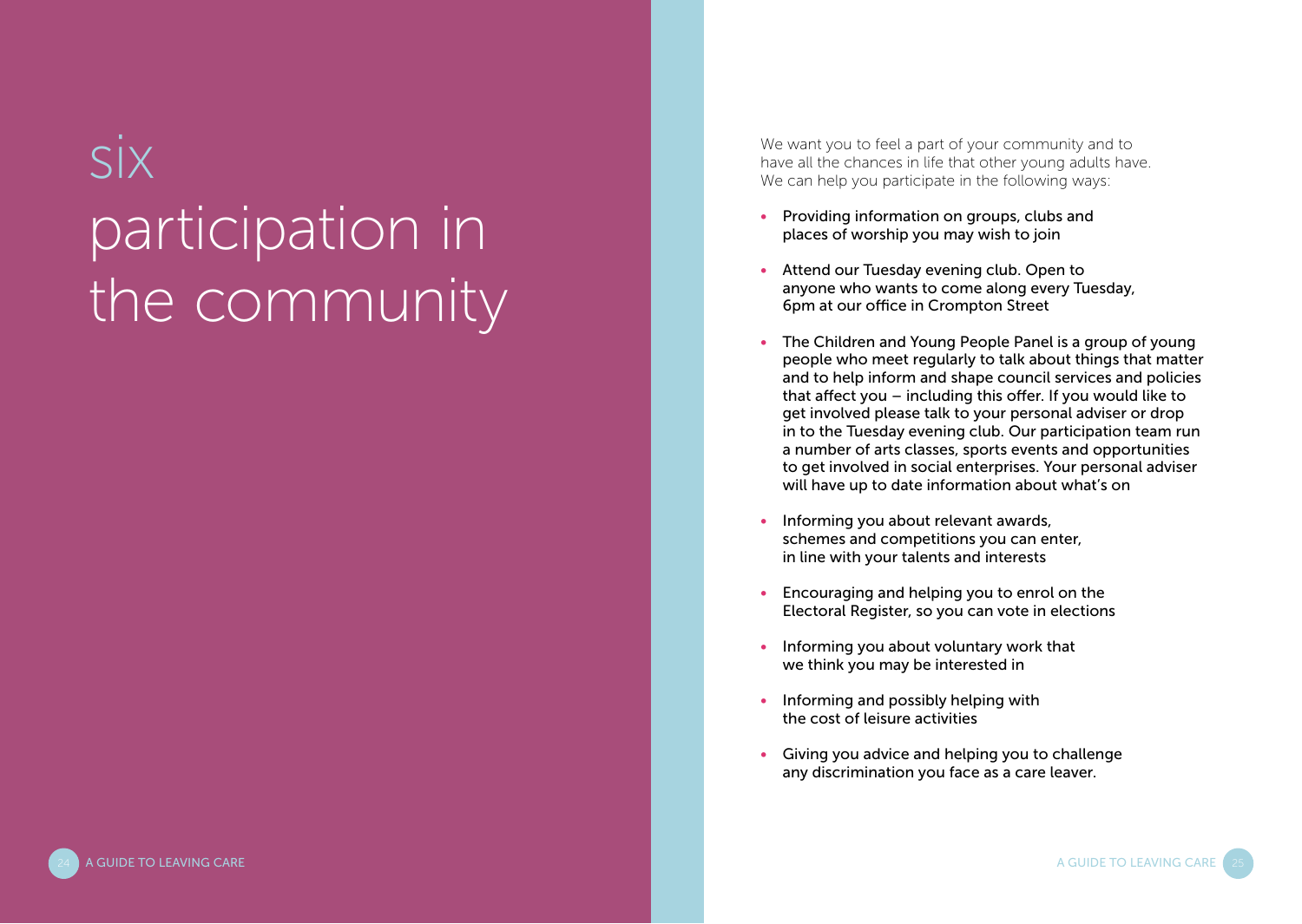# <span id="page-13-0"></span>seven refugee and unaccompanied migrant young people

As a refugee or migrant young person you will have general access to leaving care support. Your entitlement to support can be effected by your immigration status and this will be set out in your pathway plan. We recognise that you may have some needs that are different to other care leavers and we will seek to support you with these. We will do this by:

- Giving you information and supporting you to access legal advice
- Giving you information about where to access advice about your immigration status
- Providing advice and support to access appropriate educational courses, for example ESOL classes
- Support with transitioning to adulthood
- Supporting you to access public funds and other services
- Giving you financial assistance whilst you are awaiting a decision from the Home Office.